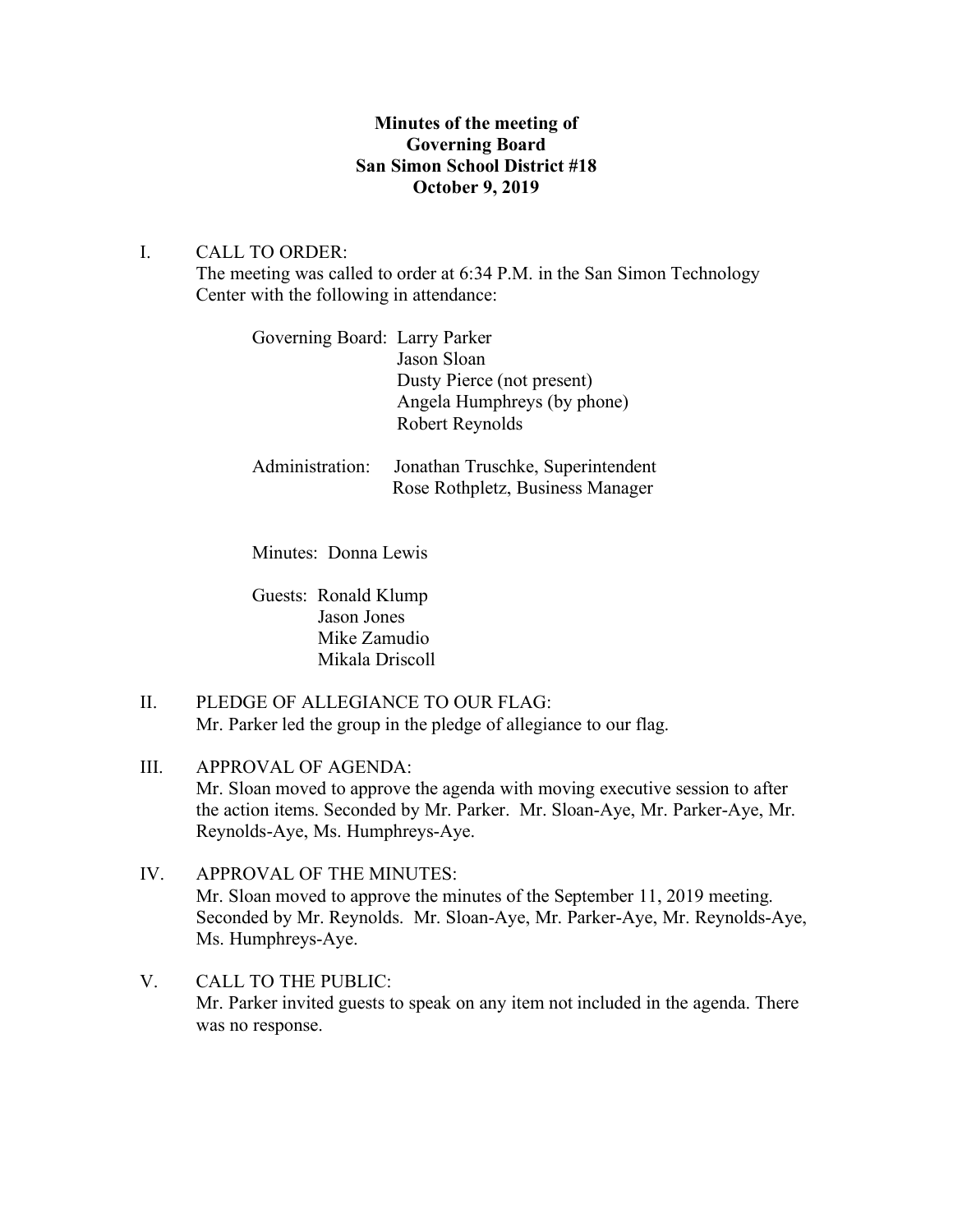### VI. REPORTS:

6a. Mr. Jones reported on athletics. He stated the alignments were posted and we are still listed as a 1A school. The high school volleyball team is ranked 5th. The State Volleyball Tournament will be held November  $8<sup>th</sup>$  &  $9<sup>th</sup>$  in Scotts dale. There are 4 boys that are on the Chess team and 2 will compete in the state qualifier. Two boys are competing in Cross Country. One was a top 10 finisher at Thatcher. There are approximately 25-30 kids on the junior high volleyball teams. The small conference doubled the amount of games this year so they will play each team twice. The Small School Tournaments will be held November 1 for girls and November 2 for boys.

 Mikala Driscoll reported for the FFA. They recently had a green chili sale. The total amount of bags was 55. She gave the results from the Cochise County Fair. The showers did very well. They received 2nd place on the fair display. They will be starting the heifer project for the Arizona National Livestock Show in December. Some FFA members will attend the National FFA Convention the end of this month.

 Mr. Truschke reported he and Rose have been working on the AFR. Our current enrollment is 125. Parent/teacher conferences will be held on October 22, from 4:00 PM-6:00 PM. October 15 will be the end of the first quarter. The Veterans Day program will be held on November 7. Cavity Free will be performing dental screens and sealants to Kindergarten,  $2<sup>nd</sup>$  and  $6<sup>th</sup>$  graders on October 15. The School Facilities Board is finishing up the HVAC projects.

6b. Mrs. Rothpletz discussed the AFR. She reported on school activities. The yearbooks came in & are \$15.00 for softback and \$25.00 for hardback. The athletic club has received \$3,000.00 worth of donations. Student Council will have a movie night on October 17. The will be selling concessions. They will also have a bonfire on October 24.

#### VII. EXECUTIVE SESSION:

7a. Ms. Humphreys moved to go into executive session at 6:58 PM to perform the School Board self-evaluation. Seconded by Mr. Sloan. Mr. Sloan-Aye, Mr. Parker-Aye, Mr. Reynolds-Aye, Ms. Humphreys-Aye. Open session resumed at 7:10 PM.

## VIII. ACTION ITEMS:

8a. Mr. Sloan moved to approve fiscal year 2019 Annual Financial Report. Seconded by Mr. Reynolds. Mr. Sloan-Aye, Mr. Parker-Aye, Mr. Reynolds-Aye, Ms. Humphreys-Aye.